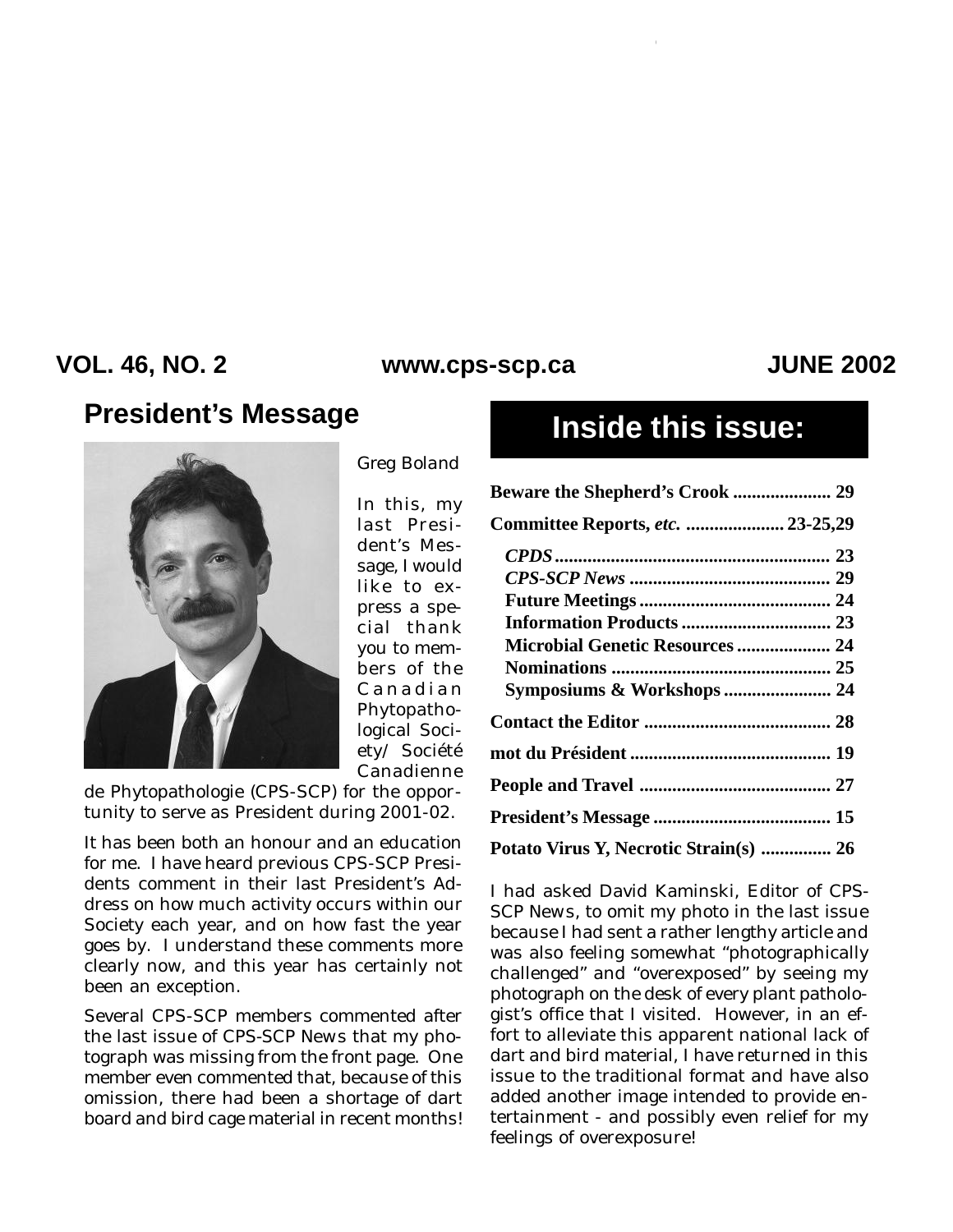It has been a strong year for CPS-SCP and there have been several significant accomplishments. Volume 23 of the *Canadian Journal of Plant Pathology* (CJPP) was published in hardcopy and, for the first time, *CJPP* was also published through the internet under the guidance of Zamir Punja, Editor, and the NRC Press. Internet publication will promote wider exposure and access to *CJPP* and contribute to an improved *Journal Citation Index* for our journal. Final preparations are underway for

> *"It has been a strong year for CPS-SCP and there have been several significant accomplishments."*

a revised edition of *Diseases of Field Crops of Canada*, a large project being completed by Karen Bailey and the editorial committee working on this project.

A proposal for a new award entitled "CPS-SCP Award for Achievements in Plant Disease Management" has been completed by Verna Higgins and the Awards Committee. The terms and conditions of this award are included in this issue of *CPS-SCP News* as a proposed bylaw amendment that will be voted on by CPS-SCP members at the Annual Business Meeting on 19 June 2002 in Waterton, Alberta. Volume 81 of the *Canadian Plant Disease Survey* was completed under the coordination of Robin Morrall and, for the fifth year, was published as an electronic journal that can be downloaded from the AAFC website at London, ON, or through our Society website. Communications within our Society continue to improve through increased use of our website and regular *CPS-SCP Updates* via email. Both of these methods of communication provide the Board with improved communications with members and are also valuable for maintaining continuity within the Society. There have been numerous other activities this year, including annual meetings of the Regional Associations and Professional Societies of CPS-SCP, planning of annual and future meetings of the Society, and coordination of the various committees and ongoing activities of CPS-SCP.

Much of the progress of CPS-SCP in recent years is a direct consequence of the Five Year Strategic Plan developed by the Ad Hoc Strategic Planning Committee that was chaired by Ron Howard. This plan was approved by Society members at our Annual Meeting in 2000 and continues to provide a strong basis for decision-making within the Board. We are currently completing Year 2 of our Five Year Strategic Plan and many of the goals, strategies and actions have already been implemented. The ongoing challenge of our Society in the next three years is to continue to address and implement the remaining recommendations to provide continued growth and provision of services to members of CPS-SCP.

> The Annual Meetings of CPS-SCP will soon be held in Waterton Lakes National Park from 16-19 June 2002. The Local Arrangements Committee, Chaired by Larry Kawchuk, has

been working very hard on developing the scientific program, pre- and post-conference activities, and preparing for the large turnout of members and registrants that are planning to attend. I look forward to seeing many of you at the conference, participating in the meeting, and enjoying the wonderful setting of Waterton Lakes National Park.

In closing, I would like to extend a special thank you to the many capable and dedicated members of the CPS-SCP Board, the Chairs and participants of Society committees, and members of the Society who contributed to our activities and achievements during the past year. By all measures, CPS-SCP is a highly successful Society and this is en-

tirely due to the contributions of these people, and others. It has been a pleasure working with all of you and, as I prepare to turn the gavel over to Karen Bailey as the incoming President of CPS-SCP in 2002-03, I look forward to continued interactions with our society in my roles as Immediate Past President, Website Editor, and Society member.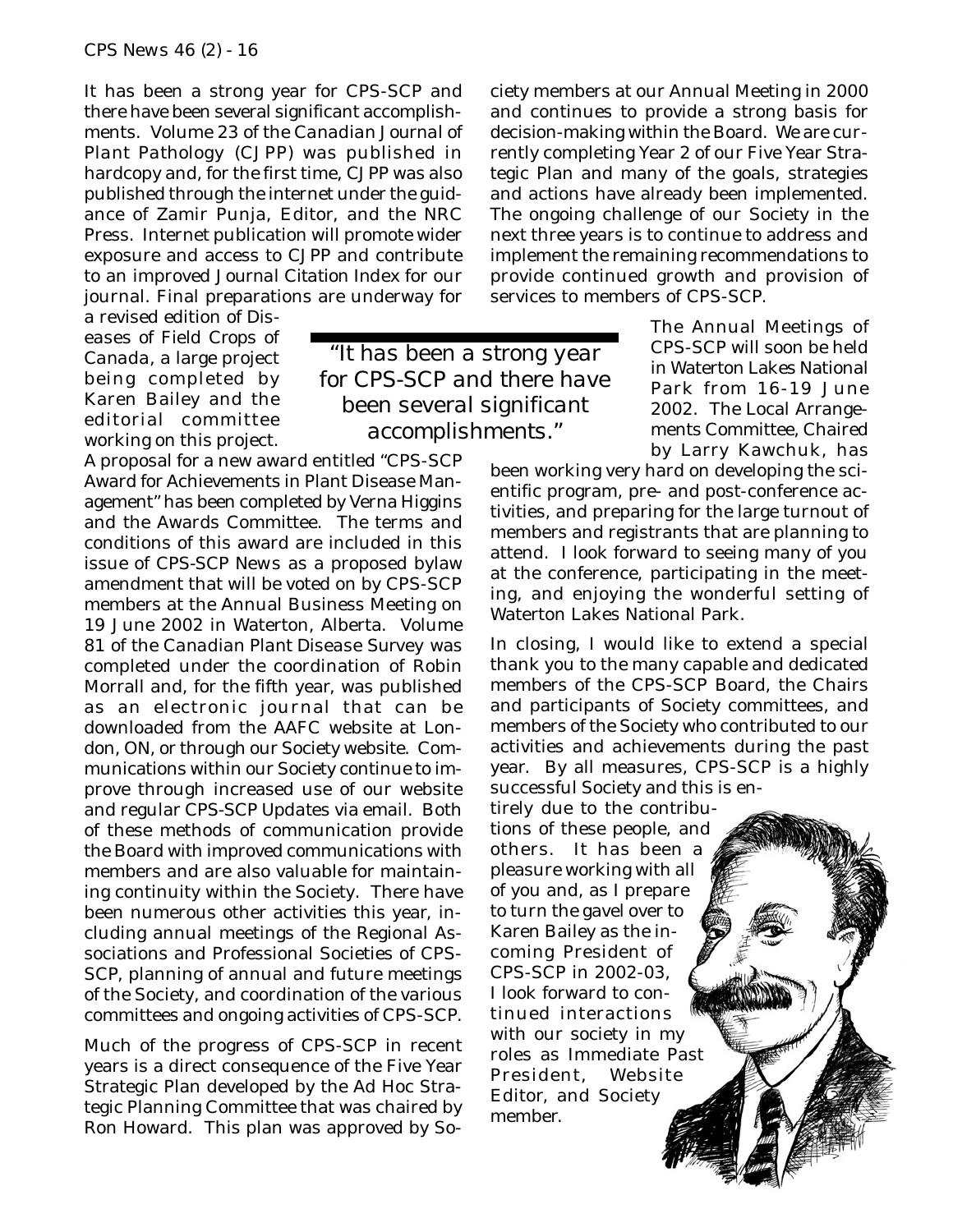### **The Canadian Phytopathological Society, Inc. / La Société Canadienne de Phytopathologie Inc.**

#### **Proposed Amendments to the By-Laws**

#### **Notice of Motion**

"The Governing Board of the Canadian Phytopathological Society wishes to bring forward a motion at the Annual General Meeting of the Society to be held in Waterton, Alberta on June 19, 2002, to approve the attached amendments of the CPS By-Laws, in accordance with By-Law XVII, Section 1. Members are notified that they may vote in favour of or against adopting each of the proposed amendments at the AGM."

The proposed changes to the CPS By-Laws are as follows:

**1) Proposal for a new by-law and award by CPS-SCP to recognize contributions to plant disease management.** The following text will be added to "Section VIII. Awards" of the CPS-SCP By-Laws, as By-law 9.

#### **9. CPS Award for Achievements in Plant Disease Management**

- a) The award is intended to recognize the contributions by industry, or not-for-profit agencies, for innovative research, development of products and technologies, and/or transfer of information for the benefit of disease management in Canada.
- b) The award will be given to an individual, or a team, based on a combination of the following criteria:
	- i) scientific research on products and technologies used in plant pathology
	- ii) innovative solutions to problems in plant pathology
	- iii) participation in plant pathology extension
	- iv) volunteer support to the Society
- c) The nomination must be accompanied by supporting evidence to substantiate contributions as outlined in the criteria above such as a list of scientific publications, patents, product development activities, demonstration of extension, training or volunteer activities within plant pathology and up to 3 letters of references.
- d) The award will be granted depending on the availability of a suitable nominee, but not more than one award shall be granted in each year. The nominees need not be members of the Society, nor need they be domiciled in Canada, but the work must clearly demonstrate benefit to agriculture in Canada. The award is open to individuals employed or contracted by industry or not-for-profit agencies to conduct research and/or extension directly resulting in improved disease management.
- e) A suitably engraved plaque will be presented to the awardee (s) and the company or agency at either a national or regional meeting. In appreciation of this important contribution by industry, the company, or agency and the individual or team involved will be recognized on the CPS Website and/or the CPS Newsletter during the year the award was received.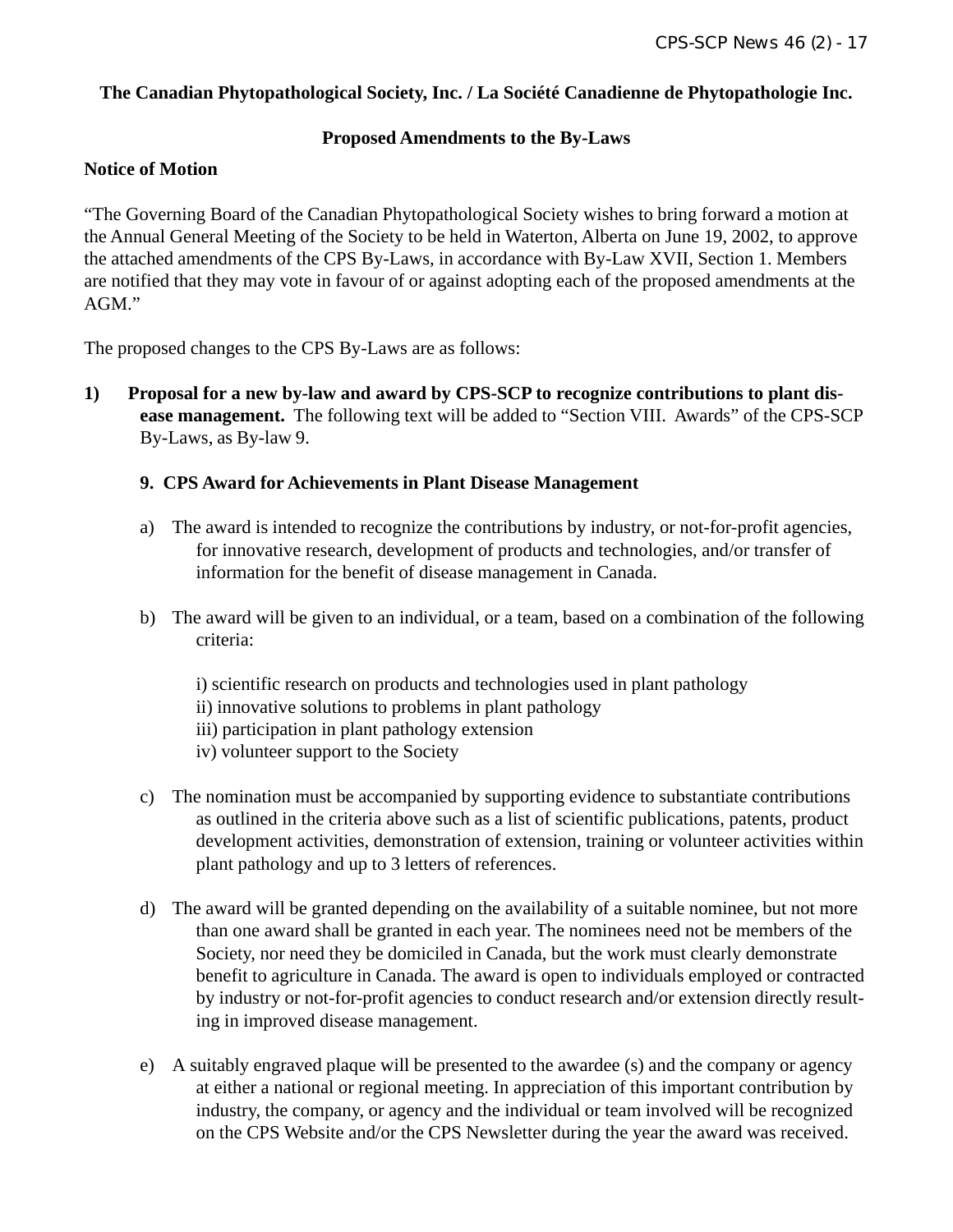### **2) Proposed change to existing by-law.**

#### **Current by-law reads as follows:**

#### I. Duties of the governing board

### PRESIDENT- Specific Responsibilities

- 2. Following the Annual Meeting, the incoming President shall:
	- (a) Send letters of congratulations to: recipients of Honorary Membership, Fellows, or other awards given by the Society; new officers and directors; new officers of regional groups of the Society as they are appointed.
	- (b) Send letters of appreciation to: Chairperson of the Program Committee; president or other appropriate administrative officers of host institution for the annual meeting; outgoing Society officers and directors; invited speakers and other participants at Society functions; outgoing chairpersons of Standing, Subject Matter, and Ad Hoc Committees.

#### **Proposed by-law change (in bold) as follows:**

I. Duties of the governing board

PRESIDENT- Specific Responsibilities

- 2. Following the Annual Meeting, the incoming President shall:
	- (a) Send letters of congratulations to: recipients of Honorary Membership, Fellows, or other awards given by the Society; new officers and directors; new officers of regional groups of the Society as they are appointed.
	- (b) Send letters of appreciation to: Chairperson of the Program Committee; president or other appropriate administrative officers of host institution for the annual meeting; outgoing Society officers and directors; invited speakers and other participants at Society functions; outgoing chairpersons of Standing, Subject Matter, and Ad Hoc Committees.
	- **(c) Send letters of appointment to Chairpersons of the Subject Matter and Ad Hoc Committees.**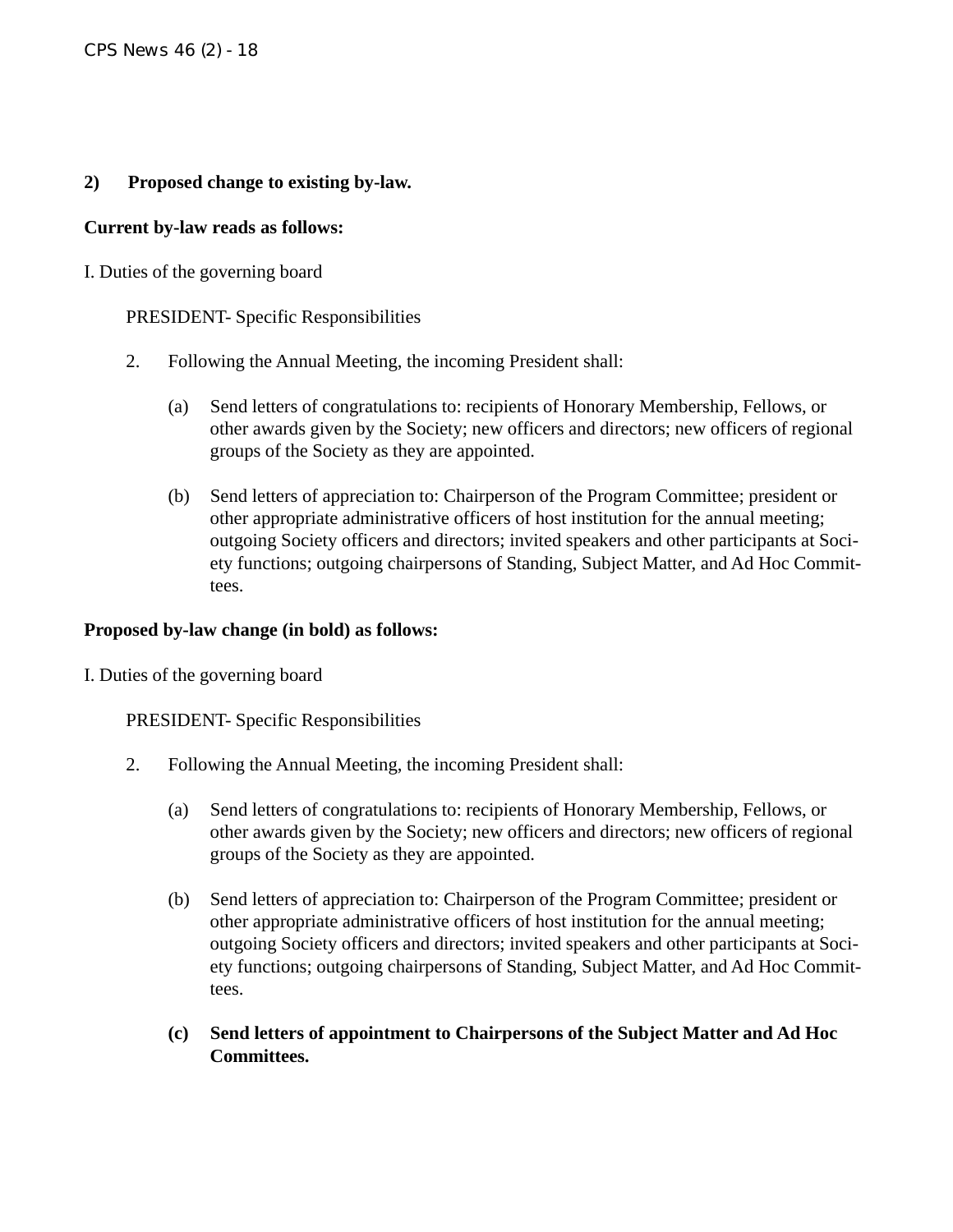### **Mot du président**

*Greg J. Boland*

Dans ce dernier Mot du président, je veux remercier spécialement les membres de la Canadian Phytopathological Society/Société Canadienne de Phytopathologie (CPS-SCP) pour m'avoir permis de servir comme président pendant l'année 2001-2002. Ce fut pour moi à la fois un honneur et une occasion de m'instruire. J'ai entendu les commentaires des précédents présidents de la CPS-SCP lors de leur discours de président, au sujet des nombreuses activités qui se déroulent chaque année au sein de la Société et sur la vitesse avec laquelle l'année passe. Je comprends maintenant mieux le sens de ces commentaires et je peux vous dire que l'année que j'ai vécue n'a pas été une exception à la règle.

À la suite de la parution du dernier numéro du bulletin d'information *CPS-SCP News*, plusieurs membres de la CPS-SCP m'ont fait remarquer que ma photographie manquait sur la page couverture. Un

membre a même fait la remarque que, à cause de cet omission, il y a eu depuis un manque de cibles pour jouer aux dards et une pénurie de litières pour cage d'oiseaux! J'avais demandé à David Kaminski, rédacteur du *CPS-SCP News,* de ne pas publier ma photo dans le dernier numéro parce que j'avais soumis un assez long article et que je sentais aussi une sorte de « défi photographique » et une surutilisation lorsque je voyais ma binette sur le bureau de chaque phytopathologiste que je visitais. Cependant, pour palier le manque de cibles et de litières au niveau national, je suis revenu à la présentation traditionnelle et ai ajouté en plus une autre image dans le but de divertir – et vraisemblablement de me soulager de mon sentiment de surutilisation!

Ce fut une grosse année pour la CPS-SCP qui a connu plusieurs réalisations significatives. Le volume 23 de la *Revue canadienne phytopathologie* (CJPP) fut publié sous forme imprimée et, pour la première fois, le *CJPP* fut aussi publié dans l'Internet sous la guidance

du directeur scientifique Zamir Punja et des Presses du CNRC. La publication dans l'Internet favorisera une plus grande visibilité et un accès plus général au *CJPP*, et contribuera à améliorer sa cote dans le *Journal Citation Index*. La préparation d'une édition révisée de *Diseases of Field Crops of Canada* est au stade final, un gros projet sur le point d'être terminé par Karen Bailey et le comité d'édition assigné à cette tâche. Verna Higgins et le Comité des prix ont préparé une proposition pour un nouveau prix appelé « Prix de la CPS-SCP pour réalisations dans la lutte contre les maladies des plantes ». Les modalités et conditions de ce prix sont incluses dans le présent numéro du *CPS-SCP News* en tant qu'amendement aux Statuts qui sera soumis au vote lors de l'assemblée générale le 19 juin 2002 à Waterton, Alberta. Le volume 81 de

 *<< Ce fut une grosse année pour la CPS-SCP qui a connu plusieurs réalisations significatives. >>*

l'*Inventaire des maladies des plantes au Canada* fut achevé sous la supervision de Robin Morrall et, pour la cinquième année, fut publié sous forme électronique téléchargeable à partir

du site Web d'AAC à London, ON, ou du site Web de la Société. La communication continue de s'améliorer au sein de notre Société par une utilisation accrue de notre site Web et par les *Dernières nouvelles de la CPS/SCP* acheminées par courriel. Ces deux moyens de communication procurent au Conseil de meilleures communications avec les membres et sont aussi un bon moyen pour assurer une certaine continuité à l'intérieur de Société. Il y a eu de nombreuses autres activités cette année, y compris des réunions annuelles des Associations régionales et des Sociétés professionnelles de la CPS-SCP, la planification de la réunion annuelle et des réunions futures de la Société et la coordination des divers comités et des activités continues de la CPS-SCP.

Dans leur ensemble, les progrès accomplis à la CPS-SCP dans les dernières années sont une conséquence directe du Plan Stratégique Quinquennal élaboré par le Comité ad hoc sur la planification stratégique présidé par Ron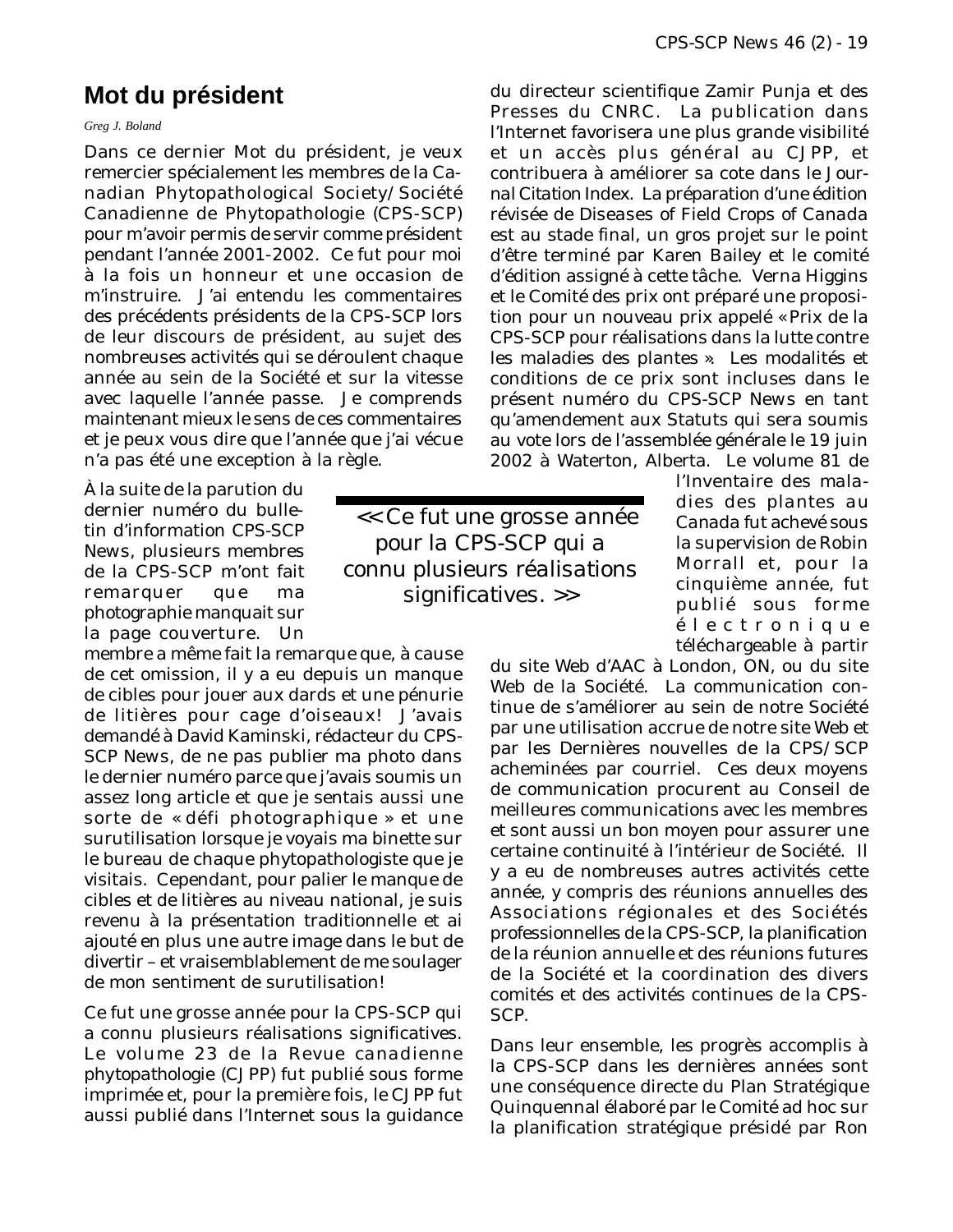

*Beyond the words Au-delà des mots*

A translation service for your technical and scientific documents specifically in the field of biological sciences

Un service de traduction pour vos documents techniques et scientifiques dans le domaine des sciences biologiques

### **Les Traductions scientifiques PaRi**

Jean-Guy Parent, Ph.D. Claude Richard, Ph.D. 1906, rue Notre-Dame, L'Ancienne-Lorette (Québec) G2E 3C9 418-656-0050 418-872-6025 Fax : 418-656-6750 Internet : pari@mediom.qc.ca

Howard. Ce plan fut approuvé par les membres de la Société lors de l'Assemblée annuelle 2000 et continue d'être à la base des décisions du Conseil. Nous en sommes à la fin de l'Année 2 du Plan Stratégique Quinquennal et plusieurs des objectifs, stratégies et actions furent réalisés.

Pour les trois prochaines années, le défi de la Société sera de continuer à donner suite et réaliser les recommandations restantes afin de soutenir la croissance et de fournir des services aux membres de la CPS-SCP.

La réunion annuelle de la CPS-SCP aura bientôt lieu au parc national des Lacs-Waterton du 16 au 19 juin 2002. Le Comité organisateur local, présidé par Larry Kawchuk, a travaillé fort pour mettre au point le programme scientifique, des activités pré- et post-congrès, et à se préparer à accueillir le grand nombre de membres et de participants qui prévoient y assister. J'espère vous voir en grand nombre au congrès, participer à la réunion et profiter du merveilleux site du parc national des Lacs-Waterton.

En terminant, j'aimerais remercier spécialement les nombreux membres du Conseil de la CPS-SCP, compétents et dévoués, les présidents et les membres de comités de la Société, et les membres de la Société qui ont contribué à nos activités et réalisations pendant la dernière année. À tout point de vue, la CPS-SCP est une société qui a beaucoup de succès et ceci est le fruit de la contribution de ces gens et d'autres personnes. Ce fut un plaisir de travailler avec vous tous et, comme je m'apprête à passer les commandes à Karen Bailey, la nouvelle présidente de la CPS-SCP pour 2002-2003, je suis prêt à continuer à oeuvrer au sein de la Société en tant que président sortant, rédacteur du site Web et membre de la Société.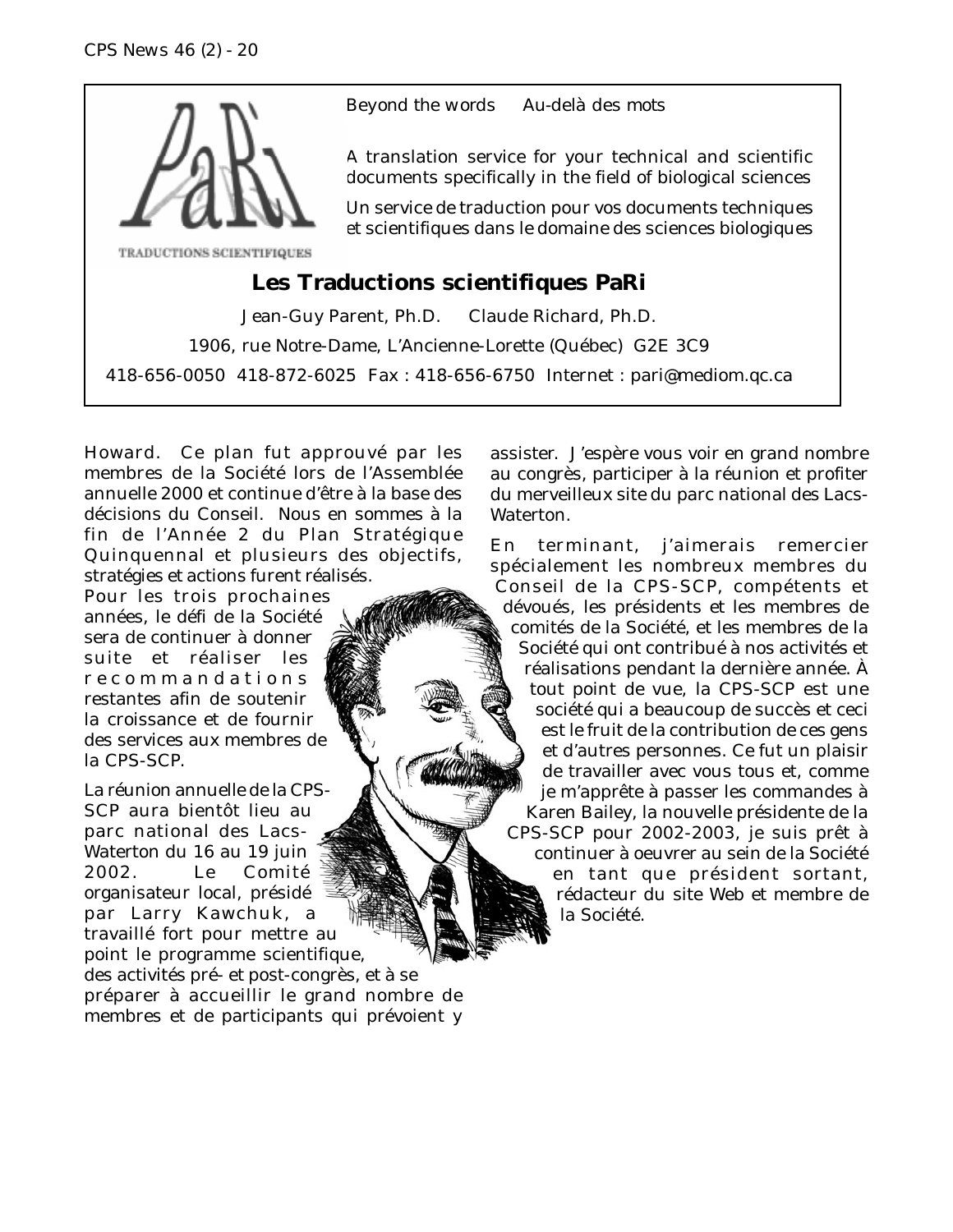#### **The Canadian Phytopathological Society, Inc. / La Société Canadienne de Phytopathologie Inc.**

#### **Amendements proposés aux Statuts**

#### **Avis de motion**

« Le Conseil d'administration de la Société Canadienne de Phytopathologie présentera une motion à l'Assemblée générale annuelle de la Société qui se tiendra à Waterton, Alberta, le 19 juin 2002, pour faire approuver les amendements aux Statuts de la SCP ci-dessous. Conformément au Règlement XVII, Section 1, les membres sont avisés qu'ils peuvent voter pour ou contre l'adoption de chacun des amendements proposés à l'Assemblée générale annuelle. »

Les modifications proposées aux Statuts de la SCP sont les suivantes :

**1) Proposition d'un nouveau règlement et d'un nouveau prix de la CPS-SCP pour reconnaître des réalisations dans la lutte contre les maladies des plantes.** Le texte suivant sera ajouté à la « Section VIII. Prix » des Statuts de la CPS-SCP, en tant que Règlement 9.

#### **9. Prix de la SCP pour réalisations dans la lutte contre les maladies des plantes**

- a) Le prix est destiné à récompenser des apports par des entreprises privées ou des organismes à but non lucratif pour de la recherche novatrice, le développement de produits et de technologies et/ou le transfert d'information au bénéfice de la lutte contre les maladies au Canada.
- b) Le prix sera accordé à un individu ou à une équipe, en se fondant sur une combinaison des critères suivants :
	- i) recherche scientifique sur des produits et des technologies utilisés en phytopathologie; ii) solutions novatrices à des problèmes de phytopathologie;
	- iii) participation au transfert de connaissances en phytopathologie;
	- iv) apport bénévole à la Société.
- c) La candidature doit être accompagnée de la documentation nécessaire pour étayer les apports en lien avec les critères ci-dessus telle qu'une liste des publications scientifiques, des brevets, des activités de développement de produits, de la démonstration du transfert des connaissances, de la formation ou des activités bénévoles en lien avec la phytopathologie, et d'un maximum de 3 lettres d'appui.
- d) Le prix ne sera attribué que si au moins un candidat valable est en lice, mais un maximum d'un seul prix sera accordé à chaque année. Les candidats n'ont pas à être membres de la Société, ni à résider au Canada, mais il doit être clairement démontré que leur travail a bénéficié à l'agriculture au Canada. Le prix peut être accordé à des individus à l'emploi ou sous contrat avec des entreprises privées ou des organismes à but non lucratif pour mener de la recherche et/ou des activités de transfert d'information qui améliorent directement la lutte contre les maladies.
- e) Une plaque gravée sera remise au(x) récipiendaire(s) et à l'entreprise ou l'organisme lors d'une réunion nationale ou régionale. En reconnaissance de cette importante contribution, l'entreprise, la compagnie ou l'organisme et l'individu ou l'équipe impliqué seront honorés sur le site Web de la SCP et/ou dans le bulletin d'information de la SCP au cours de l'année d'attribution.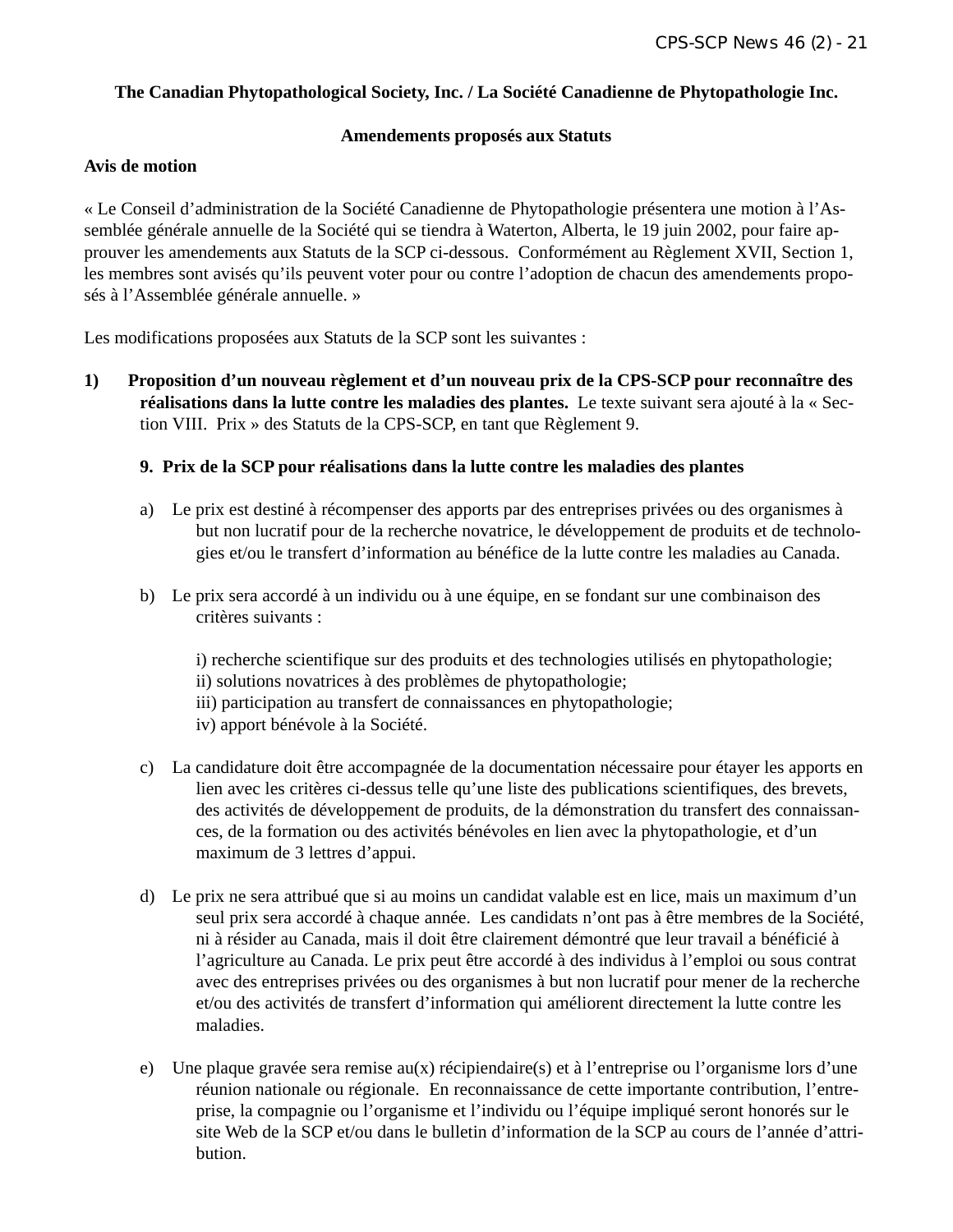#### **2) Modifications proposées aux Statuts actuels.**

#### **Voici les termes des Statuts actuels :**

I. Fonctions du conseil d'administration

PRÉSIDENT- Responsabilités propres

- 2. À la suite de l'Assemblée annuelle, le nouveau président doit :
	- (a) envoyer des lettres de félicitations : aux récipiendaires du titre de Membre honoraire, Membre associé, ou tout autre prix accordé par la Société; aux nouveaux administrateurs et directeurs; aux nouveaux administrateurs de groupes régionaux de la Société dès qu'ils sont désignés;
	- (b) envoyer des lettres de remerciement : au président du Comité des programmes, au président ou à tout autre administrateur approprié de l'institution hôte d'une réunion annuelle, aux administrateurs et directeurs sortants de la Société, aux conférenciers invités et aux autres personnes ayant accompli des charges pour la Société, aux présidents sortants des comités permanents, d'experts et ad hoc.

#### **Voici les changements proposés aux Statuts (en gras) :**

I. Fonctions du conseil d'administration

PRÉSIDENT- Responsabilités propres

- 2. à la suite de l'Assemblée annuelle, le nouveau Président doit :
	- (a) envoyer des lettres de félicitations : aux récipiendaires du titre de Membre honoraire, Membre associé, ou tout autre prix accordé par la Société, aux nouveaux administrateurs et directeurs, aux nouveaux administrateurs de groupes régionaux de la Société dès qu'ils sont désignés;
	- (b) envoyer des lettres de remerciement : au Président du Comité des programmes, au président ou à tout autre administrateur approprié de l'institution hôte d'une réunion annuelle, aux administrateurs et directeurs sortants de la Société, aux conférenciers invités et aux autres personnes ayant accompli des charges pour la Société, aux présidents sortants des comités permanents, d'experts et ad hoc.
	- **(c) envoyer des lettres de nomination aux présidents des comités d'experts et ad hoc.**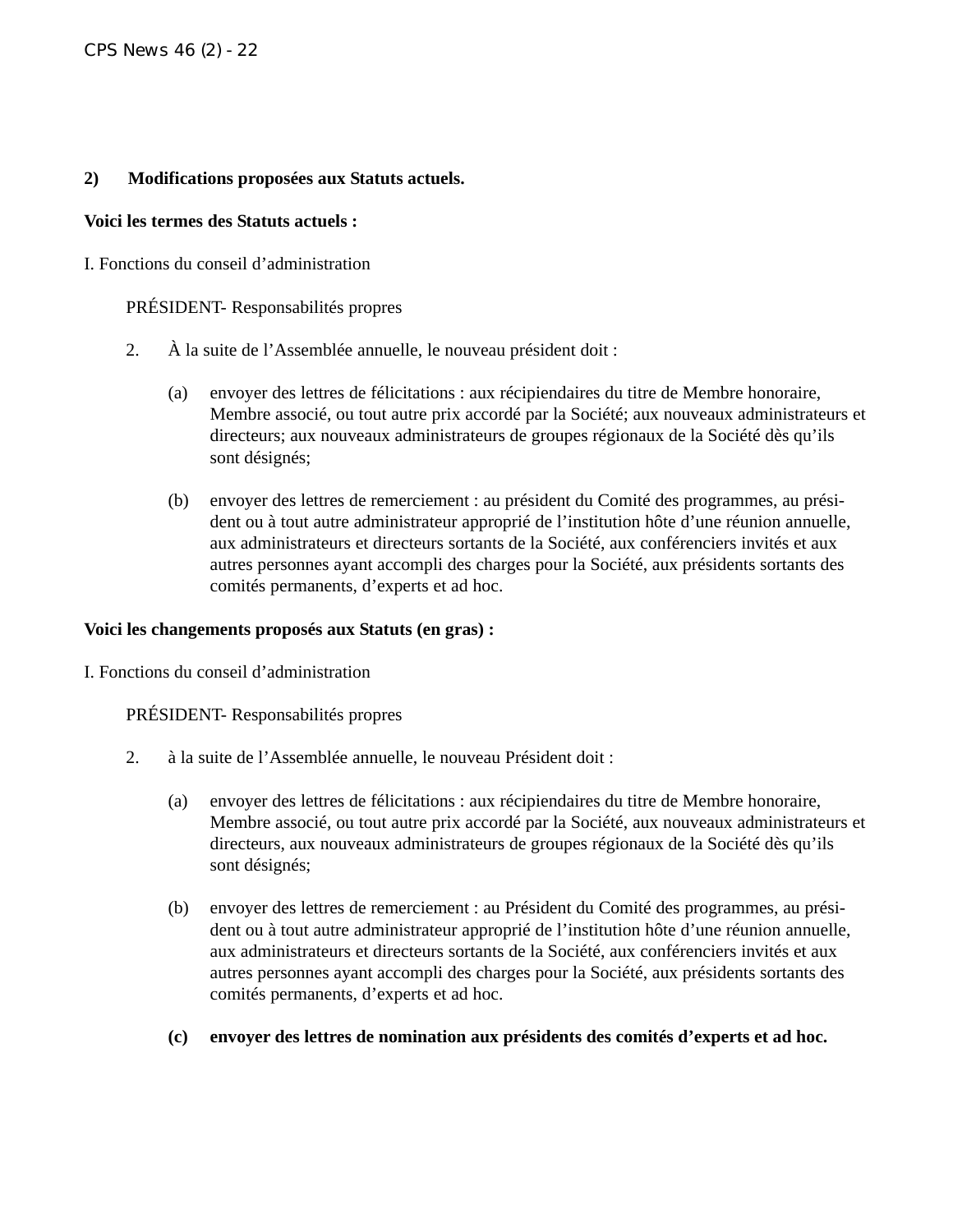# **Committee (and Other) Reports**

**Report of the National Co-ordinator, Canadian Plant Disease Survey - Disease Highlights**

 $\ddot{\phantom{0}}$ 

**Compte Rendu du Coordinateur National, L'inventaire des Maladies des Plantes au Canada - Aperçu des Maladies**

Volume 82 of the Canadian Plant Disease Survey (CPDS), reporting mainly on disease highlights for 2001, was published on April 12, 2002 on the web. Access may be obtained at http://res2.agr.gc.ca/london/pmrc/english/ report/disease2002.html. Once again, thanks are due for the efforts of the section editors (Marilyn Dykstra, Andy Tekauz, John Muir, Bruce Gossen, Tom Hsiang and Paul Hildebrand) as well as Stephanie Hilton (compiler) and Bruce Bowman (webmaster) at Agriculture and Agri-Food Canada, London, Ontario. Fifty-three reports were published, a similar number to that in Volume 81. Two submissions were rejected as being inappropriate for the journal. The distribution among sections was: cereals (24 reports); oilseeds and special crops (14); forest trees (6); fruits, nuts and berries, ornamentals and turfgrass (3); diagnostic labs (3); forages (2); vegetables (1). For the second year in a row at least one article was published in French. However, the journal is still not representative of the major linguistic division of the country; it is also heavily dominated by submissions from pathologists in the western provinces.

This is the sixth year that CPDS has been published electronically. In addition to being available on the web, it is distributed on request to authors and subscribers on diskette. A small number of hard copies are printed by the Society to send to libraries that prefer them for archival purposes. The national coordinator welcomes comments about the format, editing or publication of CPDS.

Stephanie Hilton has announced her decision

to step down as CPDS compiler this year. The Board of CPS is working with Agriculture and Agri-Food Canada to find a replacement and continue the fruitful co-operation the two organizations have enjoyed in recent years. On behalf of the Society, I extend a sincere thankyou to Stephanie for her efficient work as compiler.

Respectfully submitted, Robin Morrall, CPDS National Coordinator Department of Biology University of Saskatchewan Saskatoon, S7N 5E2.

## CPS Information Products

There were approximately 350 copies of Diseases of Field Crops in Canada sold from June 2001 to May 2002. An inventory of about 1200 copies is stored at AAFC in Harrow, Ontario. The Committee wishes to express sincere thanks to Terry Anderson who volunteered to be responsible for storing the inventory and managing the distribution of our book sales. The new edition of the book is progressing with the expectation of a publication date in the fall.

In 2001, about 255 copies of Diseases and Pests of Vegetable Crops in Canada were sold. There were another 68 sold from January to March, 2002. Currently, it appears that it is mainly growers and universities/colleges buying the book, and many sales are for the French version. For example, over a 6-month period, there were 56 English and 78 French versions sold. The committee expresses thanks to Lorraine Braun, of the Entomological Society for actively selling this book at the ESC meetings in 2001 and for initiating some free advertising with the publication Greenhouse Canada.

CPS will advertise both of these books and send the society brochures to the Publisher's Book Display at the APS meetings in Wisconsin this year.

Respectfully submitted,

Karen Bailey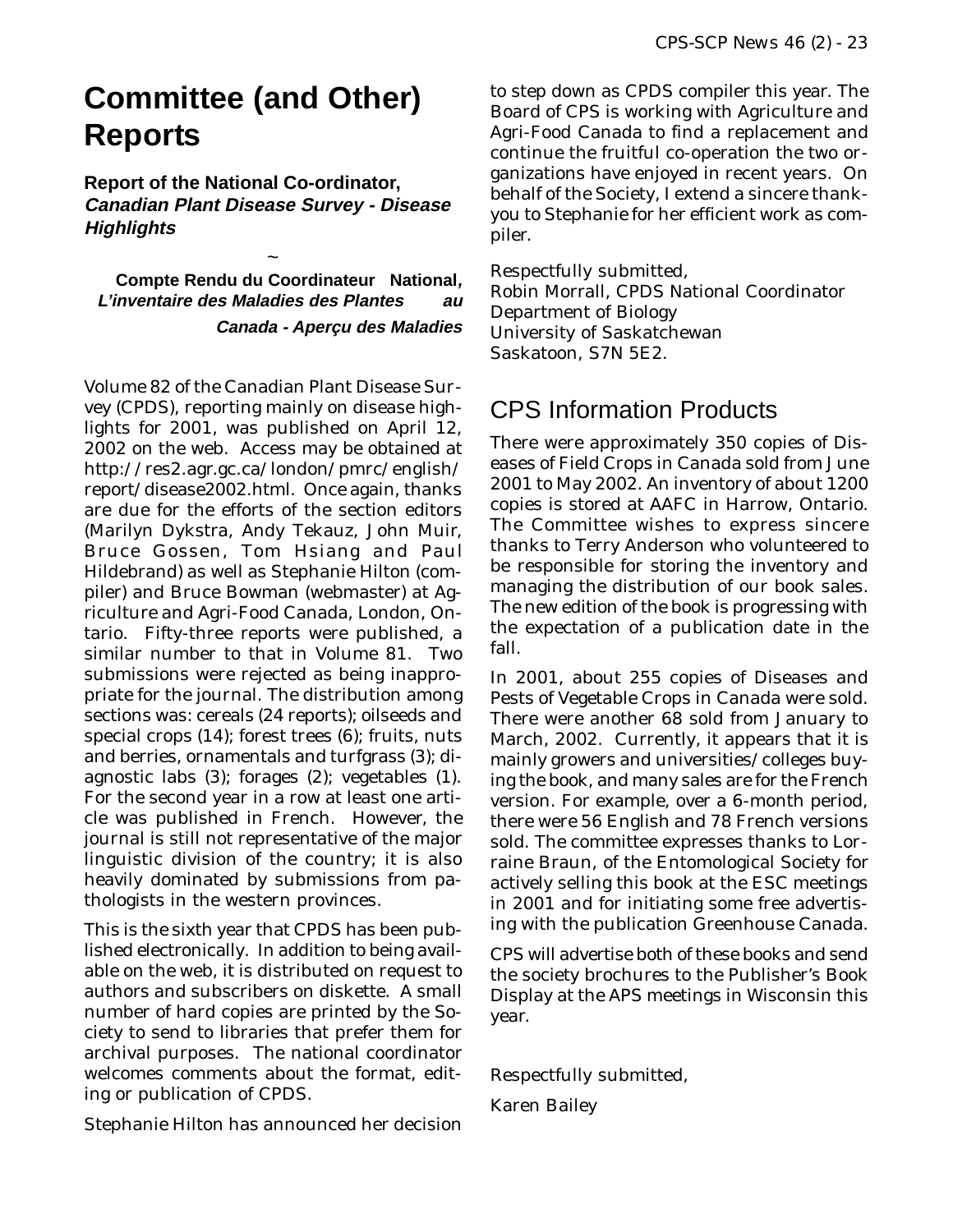# CPS Symposium and Workshop

The SWC has traditionally been a subject matter committee in CPS. In 1996 efforts were undertaken to revitalize this committee and a new mandate was developed. Initially the new mandate worked well as new symposia and workshops were developed for the annual meeting, but there was no mechanism to carry the committee forward from year to year. As a result, membership on this committee has declined. After searching the history of this committee, it was decided that a change to the by-laws was need to ensure there will be continuity from year to year for the planning and organization of the symposia and workshops at the annual meeting.

The committee would like to thank Debbie Fujimoto and Larry Kawchuk for planning and organizing the symposia and workshops for the 2001 Annual Meeting in Waterton, Alberta.

Respectfully submitted, Karen Bailey

### CPS Science Policy Committee

No report to submit. Karen Bailey

# CPS Ad Hoc Microbial Genetic Resources and Culture Collection **Committee**

A resolution to prevent further erosion of unique microbial collections in Canada (prepared by André Levesque and Carolyn Babcock) was presented to and supported by the Canada Committee on Crops, and Canadian Agri-Food Research Council (CARC). These organizations agreed that the loss of microbial culture collections is a national issue that needed to be addressed in the coming year and a special meeting should be held for genetic resource workers to develop a national strategy. CARC prepared a memorandum discussing these points and sent it to CPS, Deans of Agricultural Universities and other relevant organizations. Based on the request, the CPS Microbial Genetic Resources and Culture Collection Committee has agreed to take the lead role in organizing such a workshop and CPS

has committed financial support up to \$3,000 to co-sponsor the workshop with CARC.

CPS members can help this committee by identifying microbial collections that are at risk, suggesting potential speakers for the workshop, suggesting preferences for the date and location in 2003 for the workshop to be held, or volunteering to help with workshop planning ( Contact: Tom Fetch at tfetch@em.agr.ca)

Respectfully submitted, Karen Bailey

# Future Meetings Committee Report

The 2003 CPS-SCP meeting will be in Montreal, and Ajjamada Kushalappa has agreed to serve as a chair of the Local Arrangements Committee. The tentative date for the meeting is from June 15-18. I appreciate members and non-members, especially from Quebec, to come-up with special events. Please feel free to contact me:

### ajjamada.kushalappa@mcgill.ca)

if you have any suggestions. We welcome volunteers to organize symposium, industry seminar, workshop, etc., in addition to other local arrangements. Other meetings proposed are: 2004 in Ottawa, 2005 in Edmonton (with Plant Canada), and 2006 in Quebec (with APS). Upto-date information will be posted in the society website.

A. C. Kushalappa (Chair)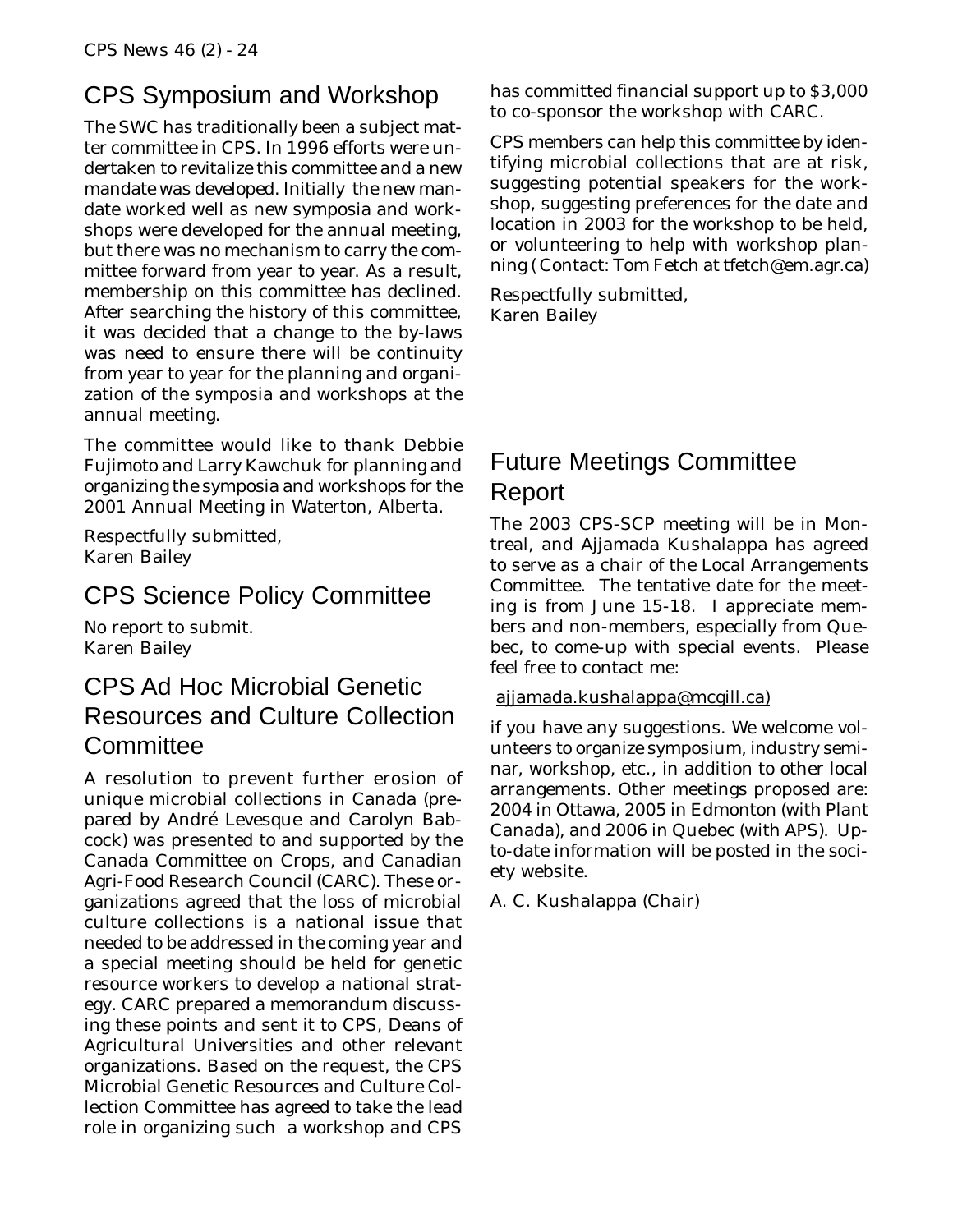# **Report Of the Nominating Committee**

Proposed slate for 2002 - 2003

#### **CSP/SCP BOARD**

President: K. L. Bailey President Elect:R. A. Martin Vice President: **R. Hamelin** Past President: G. J. Boland Secretary: K. E. Mallett Treasurer:**D. Fernando** Membership Secretary: G. D. Jesperson Senior Director: O. Carisse Junior Director: **J. G. Menzies**

### **Standing Committees**

Nominating Committee (5 members) Greg Boland (Chair), Roger Rimmer, Rick Peters, **Debbie McLaren, Tom Hsiang**

Awards Committee (5 members) Khalid Rashid (Chair), Sue Boyetchko, Brent McCallum, Suha Jabaji-Hare, **Antonet Svircev**

Future Meetings Committee (3 members) Mike Celetti (Chair), Randy Kutcher, **Kelly Turkington**

Resolutions Committee (3 members) Jeannie Gilbert (Chair), Ken Conn, **Allen Xue**

Financial Advisory Committee (10 members) Greg Boland (Chair), Karen Bailey, Richard Martin, Zamir Punja, Dilantha Fernando, Larry Kawchuk, Ron Howard, Jim Menzies, **Patrice Audy**

Science Policy Committee (5 members) K.L. Bailey (Chair), R.A. Martin, Peter Burnett, Carole Beaulieu, Randy Clear, **Gordon Braun**

**The names of proposed new members of the Board and Standing Committees are highlighted in bold.** The remaining members are continuing or completing their terms as specified by the Society By-Laws.

Additional nominations can be made by the members at large for any of the following positions: Vice-President, Junior Director, Nominating Committee, Awards Committee, Future Meetings Committee, Resolutions Committee, and Science Policy Committee. These nominations shall be signed by five members of the society and by the nominee. They must have been received by the CPS/SCP Secretary, Ken Mallett, by May 3, 2002, which is six weeks before the Annual Business Meeting.

Respectfully submitted,

S. Roger Rimmer (Chair), Zamir K. Punja, Jim G. Menzies, Rick D. Peters, Paul Hildebrand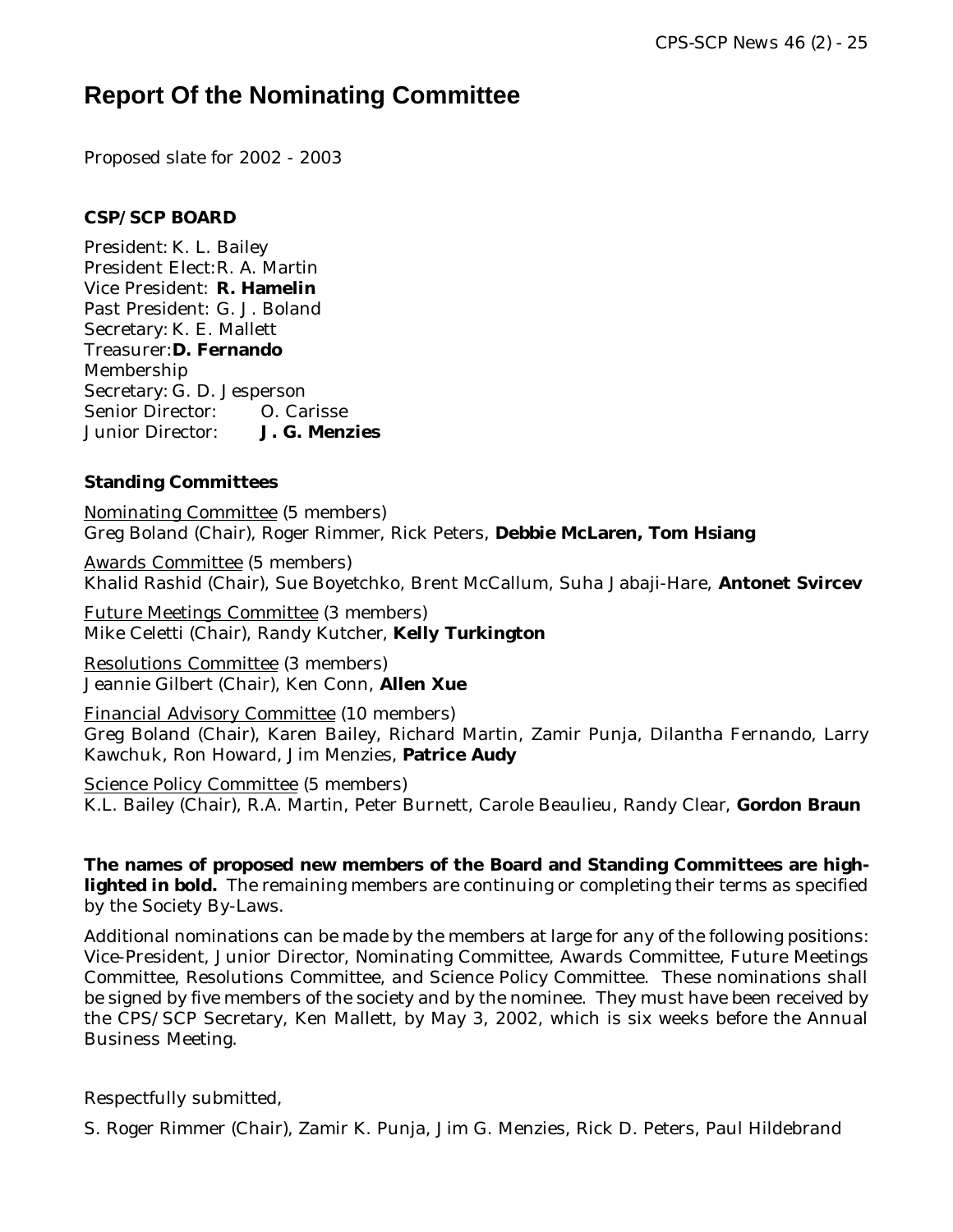## Tuber Ringspot Necrosis Strain of Potato Virus Y (PVYNTN) Update

In recent years the tuber ringspot necrosis strain of *Potato virus Y* (PVY<sup>NTN</sup>) has been detected in new areas of the world. For the last decade or so, it was confined to Europe but, in the last two years, it has been observed in North and South America, Asia and in New Zealand. Since our earlier procedure in the detection of PVYNTN has been used in the new occurrences of the virus all over the world and we received many enquires about our procedures, we tried to develop new protocols and some explanation for the sudden outbreaks of the virus. Below are two short reports on this study.

#### Probable geographical grouping of PVY<sup>N</sup> and **PVYNTN based on sequence variation in P1 and 5'-UTR of the PVY genome and methods for differentiating North American PVYNTN**

In recent years, an increasing number of countries have reported the occurrence of potato tuber necrotic ringspot disease (PTNRD), caused by tobacco veinal necrosis strain of *Po*tato virus Y (PVY<sup>N</sup>), belonging to the sub-group tuber necrosis (PVYNTN). Methods for the differentiation of PVYNTN, based on primer sequences often detect isolates of European (EU) type but not the North American (NA) type. To resolve this problem, the nucleotide sequence of 5'-untranslated region (5'-UTR) and the P1 gene of eleven isolates of PVY<sup>N</sup> and PVY<sup>NTN</sup> from EU and NA was determined. Sequence comparison and phylogenetic analysis of 5'-UTR and P1 region indicated that PVY<sup>N</sup> isolates from EU and NA formed their own separate groups. Intra-group sequence identity for all except one was over 98%, as opposed to the inter-group identity of 90%. Additionally, the  $PVY<sup>NTN</sup>$  isolates from EU and NA clustered with their respective PVYN isolates. This indicates a possible evolution of  $PVY^{NTN}$  isolates from the  $PVY^N$ isolates of a geographic region. With this information of regional relationships of PVYNTN and PVY<sup>N</sup> isolates, we have developed two approaches based on a competitive RT-PCR and a restriction pattern, for the differentiation of NA-PVYNTN from the local PVYN and from EU-

PVYNTN. Thus sequencing of the P1 gene and use of competitive RT-PCR approach could be applicable for determining the possible origin of new occurrences of PVYNTN from other geographic regions.

#### **A new approach for the simultaneous differentiation of biological and geographical strains of** *Potato virus Y* **by uniplex and multiplex RT-PCR**

Two strains of *Potato virus Y* (PVY), the common (PVY<sup>o</sup>) and the tobacco veinal necrosis (PVYN) have been known for decades. More recently, a tuber ringspot necrosis (PVY<sup>NTN</sup>), and several recombinants of PVY<sup>o</sup> and PVY<sup>N</sup> ( designated here as PVYN:0) have been described. Further, the PVY<sup>N</sup> group of strains have been assigned to two geographical subgroups of European (EU)  $PVY^{N/NTN}$  and the North American (NA) PVY<sup>N/NTN</sup>. The evolution of new PVY<sup>N</sup> strains, has complicated the diagnosis, which requires a combination of bioassay, serological and molecular assays. To simplify the identification and differentiation of various  $PVT^N$  strain groups, a competitive (single antisense and multiple sense primers) reverse transcription-polymerase chain reaction (RT-PCR) was used, making use of minor differences in the variable region part of the PVY genome. Specifically, primers based on small variations in nucleotide stretches of the P1 gene permitted a broad range separation of PVY<sup>O</sup> and PVY<sup>N</sup> groups and the specific detection of strain subgroups. The primer pairs designed for identifying PVY<sup>O</sup>, EU-PVY<sup>N/NTN</sup>, NA-PVY<sup>N</sup> and NA-PVY<sup>NTN</sup> are described. Primer pairs can be used in a uniplex (single pair of primer) or multiplex (duplex, tetraplex or pentaplex) competitive RT-PCR, allowing simultaneous testing for any combination of PVY<sup>O</sup>, EU-PVY<sup>N/NTN</sup>, NA-PVY<sup>N</sup> and NA-PVY<sup>NTN</sup>.

For further information, please contact: Xianzhou Nie and Rudra P. Singh, Potato Research Centre, Agriculture and Agri-Food Canada, P.O. Box 20280 Fredericton, NB Canada, E3B 4Z7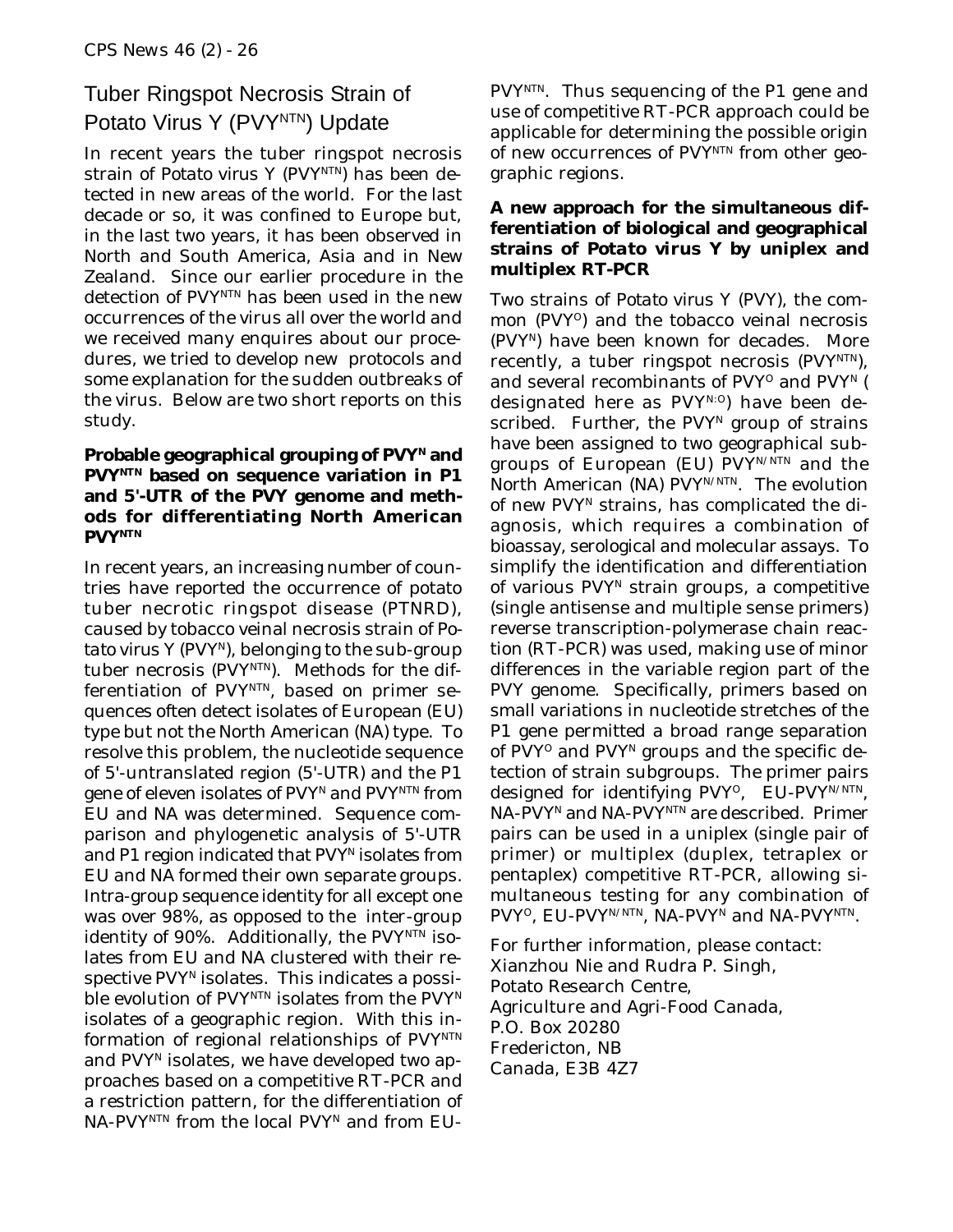# **People and Travel**

Biological Control of Forest Diseases & Weeds Research Laboratory - Pacific Forestry Centre, Victoria, BC.

1. **Dr. Steven Zhao** - NSERC Visiting Fellow has recently joined "The Shamoun's Lab." Dr. Zhao is conducting research on formulation and delivery technologies of the biocontrol agent *Valdensinia heterodoxa* for control of forest weed salal- *Gaultheria shallon*.

2. **Cheryl Konoff** - has recently joined Dr. Shamoun as his Research Technician. Cheryl comes from Nova Scotia where she did her M.Sc. thesis on *Colletotrichum gloeosporioides* as classical biocontrol strategy for control of *Malva* in Nova Scotia.

3. **Tod Ramsfield** - Ph.D. candidate at UBC-Forest Sciences will defend his degree on May 24. Tod's Ph.D. thesis is entitled: Biological control strategy for management of lodgepole pine dwarf mistletoe (*Arceuthobium americanum*). Drs. Bart van der Kamp and Simon Shamoun served as Research Co-Supervisors for Tod's Ph.D. work. Also, Tod has already accepted a research position as a Molecular Forest Pathologist with Forest Research- Forest Health & Biosecurity Research Group in New Zealand. Congratulations Tod for a job very well done!!!.

4. On June 17-21, **Dr. Simon Shamoun** is attending the 4th International Conference on Forest Vegetation Management: Technical, Environmental and Economic Challenges, at Nancy, France. Simon will present a scientific paper in the plenary session: Efficacy of *Chondrostereum purpureum* on aspen in coniferous forests of northern British Columbia, Canada.

5. A patent was developed by Drs. Simon Shamoun and **Susanne Vogelgsang** on "Culture, Formulation and application technique of *Valdensinia heterodoxa* for use as a biological control agent of salal. The final version of the patent has been submitted to US Patent Office on May 23.

6. The following graduate students: **Lea Rietman**, **Sue Askew**, **Jennifer Wilkin** and **Grace Sumampong** - all M.Sc. candidates at UBC and SFU are continuing their research work on different tasks related to biocontrol of western hemlock dwarf mistletoe, salal and weedy *Rubus* species.

# **DID YOU KNOW...???**

The Newsletter is starting a new section entitled 'DID YOU KNOW...?' This part of the Newsletter will deal with some of the interesting and sometimes odd developments in science, in particular plant pathology. Since David and Jim are neither interesting nor odd (?), it will be up to YOU, our loyal readers, to supply us with this information. So PLEASE submit whatever you think people might be interested in. You will probably be surprised how many of us did not know your interesting little tidbit of information, and you can have great satisfaction in knowing that we are all a little wiser because of your input. Some of the things that we need answers to are: 1) where does the name Petri in Petri dish come from? 2) was the rim of the Petri dish named after Roger Rimmer? and 3) does Jim's daughter's second name (Erin) arise from Erysiphe? The world will be a better place if we knew these answers. This may also help some of you when having to dream up or answer comprehensive exam questions (and you can thank David and Jim).

*Our first submission was contributed by Dr. J.D. Procunier of AAFC, Winipeg.*

**The Southern blot**, which is universally used by biotechnologists, was invented by Dr. E.M. Southern (England) to visualize DNA fragments. Dr. Southern's name became associated with the technique to help identify the technique. This was followed by the Northern Blot for RNA fragments and the Western Blot for protein peptides. To the best of our knowledge there is no Eastern blot. Would an Eastern blot be a test for carbohydrates?

As you can see, we are not asking for a Thesis. Submissions should be kept short and simple.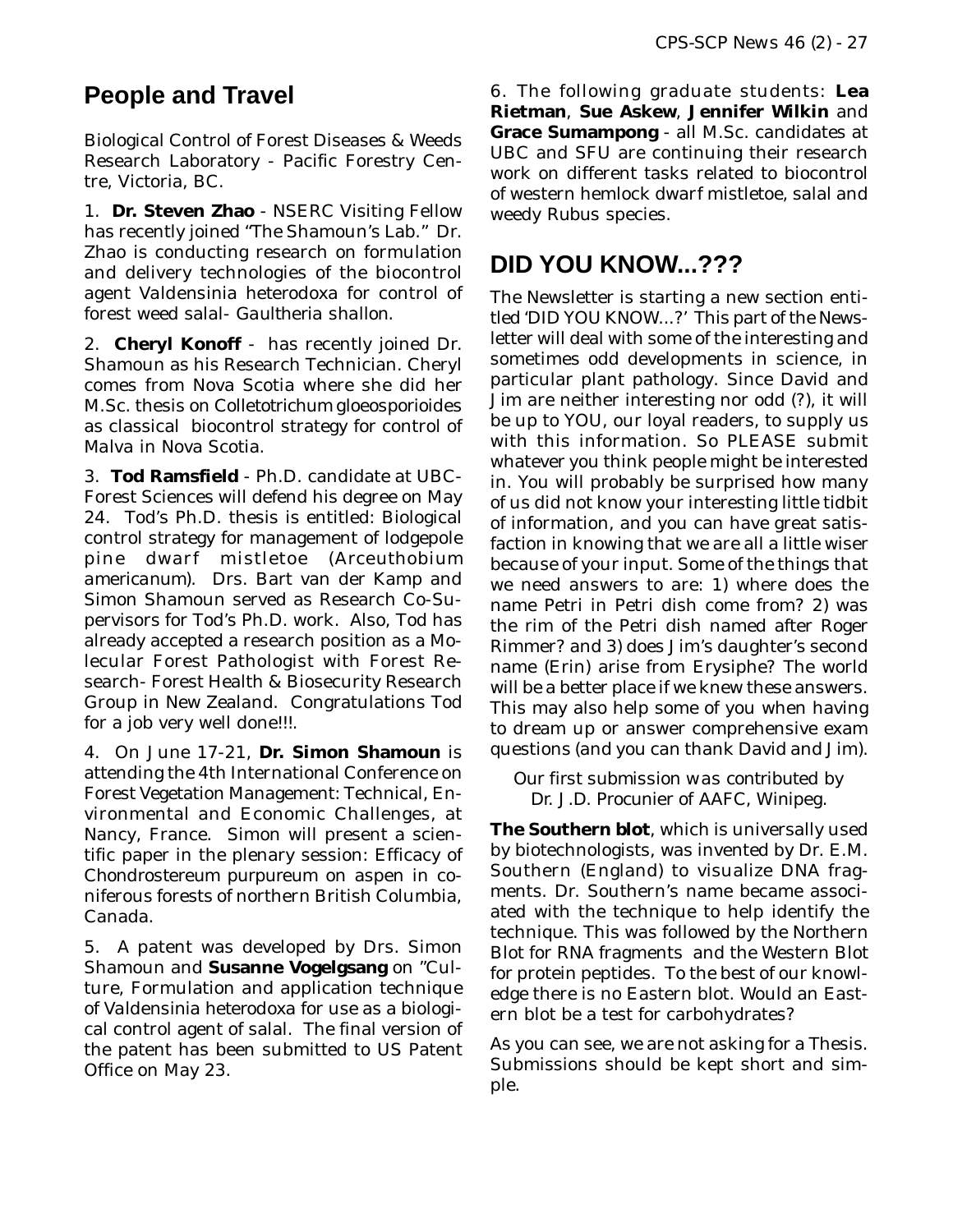### **Contact the Editor**

Email: **cpsnews@mts.net** phone: (204) 745-5656 Ph./FAX: (204) 745-5690

David Kaminski Box 1041 Carman, MB R0G 0J0

If you read my tale of woe from the March issue, you might be wondering if I have any hair left to lose. Well, I'm happy to report that things have begun to run a little more smoothly. First of all, the new CPU has put an end to time wasted in crash recovery. Second, I was most pleased to discover that PageMaker 6.5 actually *does* load up and run in Windows XP. The downside is the machine did not come with an Office suite so, in order to ready your submissions for placement, I need to swap files on floppy disks between three machines. I hope to goodness that nothing goes missing this time.

That reminds me that I owe a humble apology to Bud Platt and to Rudra Singh for failing to get the item on PVY<sup>NTN</sup> into the last issue.

Associate Editor, Jim Menzies, and I had a most pleasant lunch meeting a few weeks ago to discuss items for upcoming issues of *CPS-SCP News*. I am enthused about Jim's idea to explore whether the organic sector of agriculture needs plant pathologists (or can they live without them?). You've seen already the first fruits of some of our brainstorming in the feature "Did You Know . . .?" A corollary to that question is "Can You Tell Us . . .?" Here's the first challenge. Can anyone tell us the origin of the name 'pasmo' for the disease of flax caused by *Mycosphaerella linicola*? Does it have something to do with a painting by Raphael, *El Pasmo de Sicilia,* originally from a convent in Palermo, Italy, now hanging in a museum in Madrid?

As I take my file to Dave's Quick Print in Winnipeg today, May 24th, The *Winnipeg Free Press* asks "What's Wrong with the Weather?" Perhaps hell has to freeze over for the Leafs to win the Stanley Cup again. After their loss last night it appears the spring and golf season could begin as soon as Saturday. Dyedin-the-wool fan that I am, though I still hold out faint hope. You'll know by the time you're heading for Waterton Lakes to the AGM what has transpired.

With last night's frost, my early-seeded flax for the 2002 Crop Diagnostic School might be in jeopardy. I'll be taking its pulse later this morning and, if it survived, cutting and spreading some flax stubble in order to promote development of pasmo. Manitoba Ag & Food's annual showcase will feature an expanded emphasis on plant diseases, include some of our "forgotten crops," and examine principles of foliar fungicides. Join us July 9-19 here in Carman, MB (the center of the universe), if you're looking for something to do at that time of year.

Well it's time to wrap this up, convert *the News* into a PDF document to fire off to Greg for the CPS-SCP website, and begin my day job. Unfortunately, neither Jim Menzies nor myself will be able to attend the annual meeting in Alberta. I'll have to call on someone to read our brief Newsletter Editors' report (opposite page) at the AGM. For those of you lucky enough to attend - have a wonderful time!

The first CPS-SCP annual meeting that I was able to attend was held at Banff more than 10 years ago and I had the pleasure of working on local arrangements with Ron Howard, Denis Gaudet, Henry Huang and Bob Conner. Best wishes to Larry Kawchuk and crew for a successful event in June 2002.

Ed.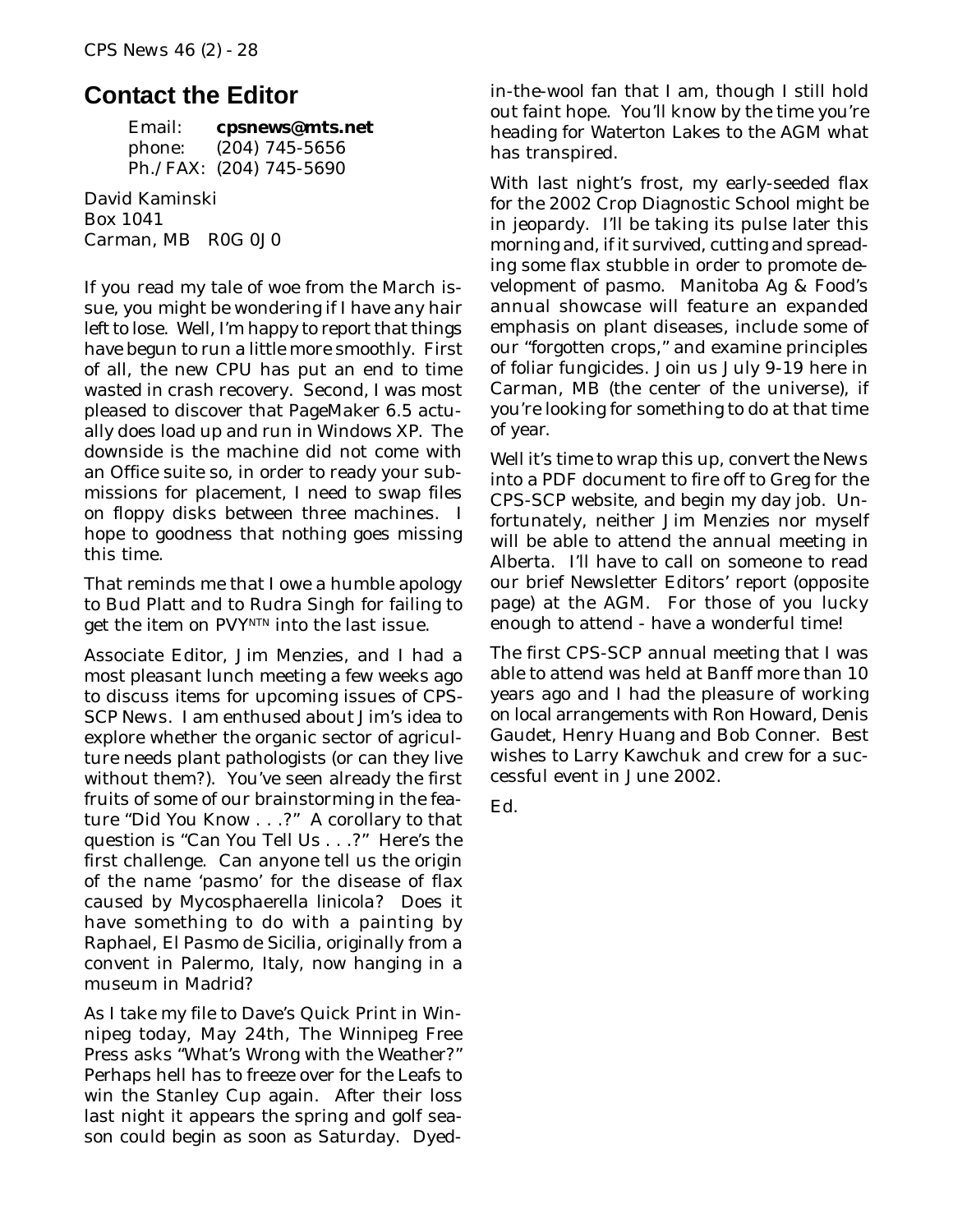### **CPS-SCP News Editors' Report**

The cost of production for the last 4 issues (June 2001 March 2002) was \$4832.57. The individual contributions were mailing - \$1926.14 (postage rates increased), printing - \$1584.99 (a decrease), dedicated e-mail - \$497.06, stationery supplies - \$344.38, French translation - \$300 and pre-mail processing \$180 (the Kaminski kids now handle the addressing, stamping, stuffing and sealing). It was not necessary to print more cover stock this year or the cost would have been just over \$5000 (the budgeted amount).

Suggestions for editorial content and improvements to the *CPS-SCP News* are always welcome. Instructions for contacting the Editor are printed in every issue.

> David Kaminski, Editor Jim Menzies, Associate Editor

### **Who's Afraid Of The Shepherd's Crook? Notes From A Glossarist.**

My *Concise Oxford Dictionary* (COD) defines "glossary" as: Collection of glosses; list and explanations of abstruse, obsolete, dialectical, or technical terms, partial dictionary. I don't know about the glosses and the obsolete, but we co-editors of the new edition of *Diseases of Field Crops in Canada* (DFCC) agreed that the book should continue to contain a glossary. Karen Bailey, Bruce Gossen and Richard Gugel seemed quite pleased when, in a weak moment during one of our three-times-a-week, all-afternoon meetings in March, I volunteered to "start work" on the glossary. Being retired, and generally having little or nothing to do, it seemed like the right gesture to make to my younger and more active colleagues. However, it has proven to be quite a job, although not without an amusing moment or two.

The story about the word "glosses" and how the senses of "gloss" in the English language have changed over the years (explained in the *Shorter* [actually longer] *Oxford Dictionary*) make interesting reading. However, that's another story, perhaps for a future edition of *CPS News*, although as it is probably only peripherally related to pathology, it might be rejected by the editors. So, back to the main story! My first step was to get the glossary from the old edition typed into a file, so that I could make additions, deletions and corrections. A new young secretary in the Department produced a beautiful virtual carbon copy of the two pages in the old *DFCC* and emailed it to me. Never mind the fact that she is probably too young to know what carbon paper is, but since she is also young enough to be my daughter, she probably did not realize that the telephonebook sized font on the screen was virtually illegible to my aging eyes. However, this problem was soon overcome and I started work on a large-type version.

 When it came to adding new terms and revising others, I thought that it would be a good idea to lif plagia consult other people's definitions of terms. This was not so much to help me, but to check and see if the others had got them right in the first place. So, there I was, seated in my office with several other glossa